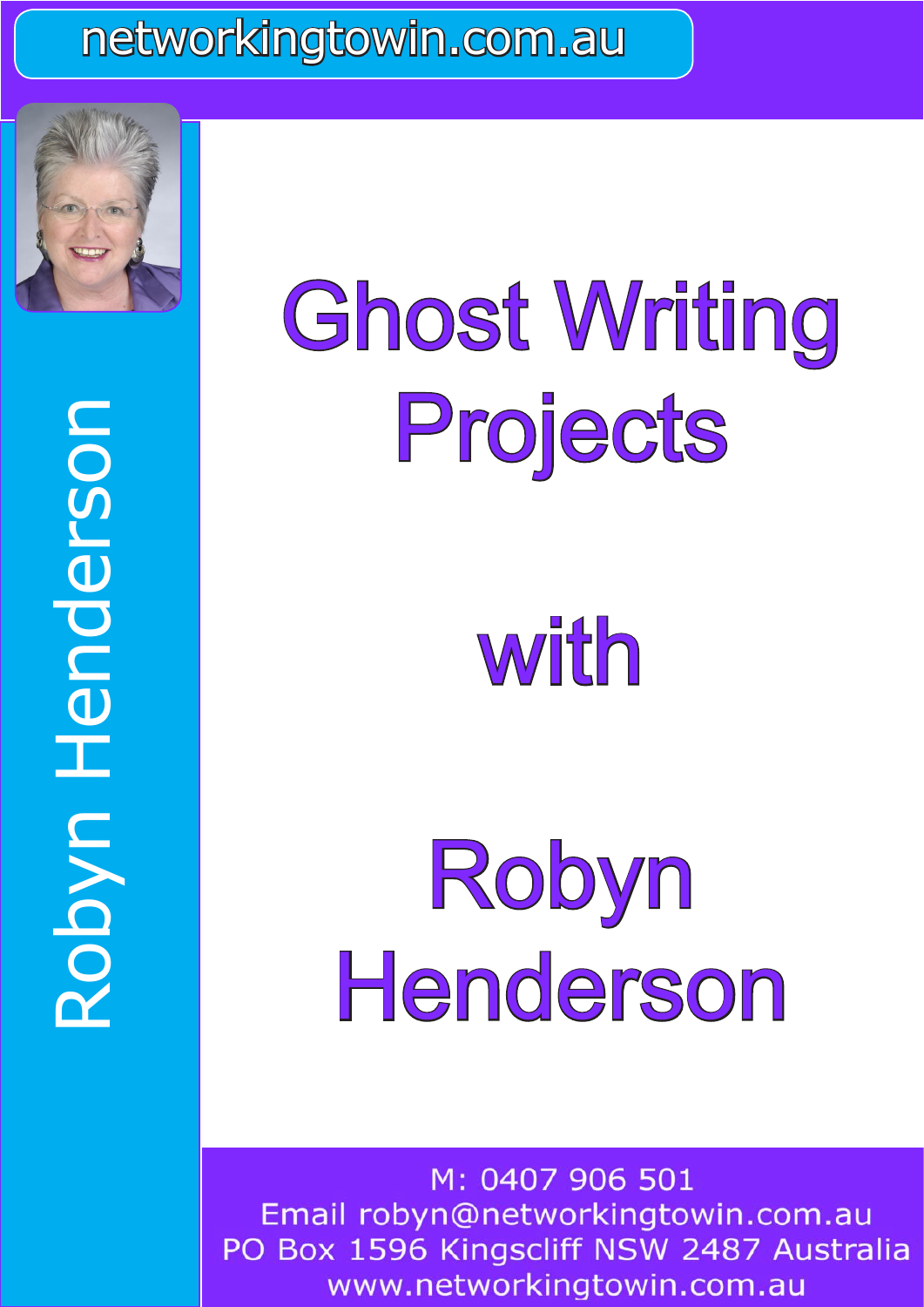# **Contents**

| 12  |
|-----|
| .12 |
|     |
| 14  |

 $\overline{2}$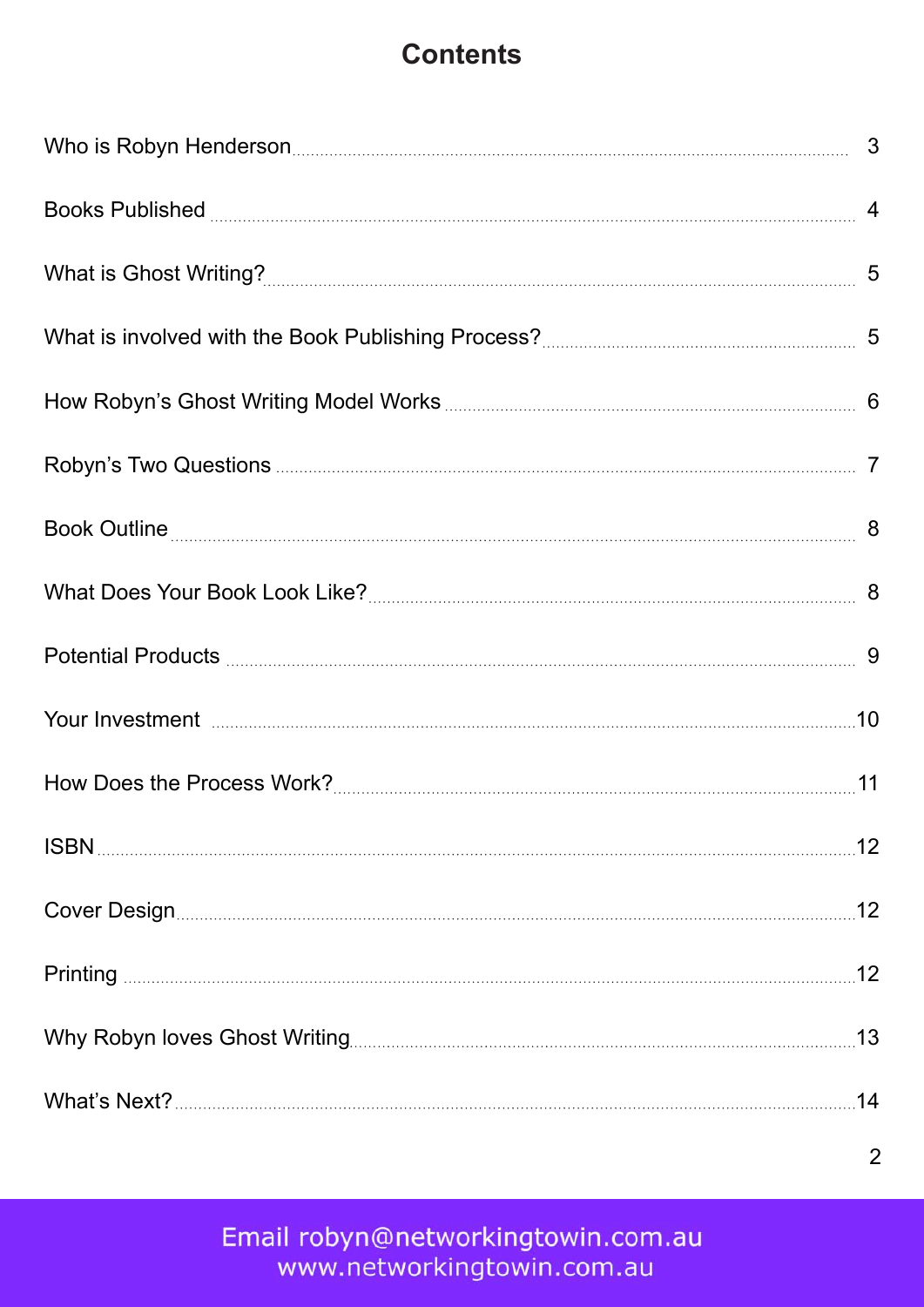# **Ghost Writing with Robyn Henderson**



As a prolific author Robyn Henderson has introduced a number of new consulting services. These include:

- Ghost Writing Non Fiction Books
- **•** Project Managing the production of non fiction books
- Writing for Busy People one day workshops

Robyn was finding many of her clients and connections were:

- $\triangleright$  Passionate about their work and what they were achieving
- Wanting to share their systems and processes with others
- $\triangleright$  Keen to increase their profile by writing a book
- Being asked to speak at conferences and thought a book would be a great 'take home' gift for their audiences
- $\triangleright$  Or had just decided "It's time stop talking about it just do it"

Once they made the decision to write a book though some found themselves stuck because:

- $\triangleright$  They were way too busy to put writing time aside
- They didn't know much about the process of book production
- $\triangleright$  Some just didn't know where to start and weren't sure where to find the answers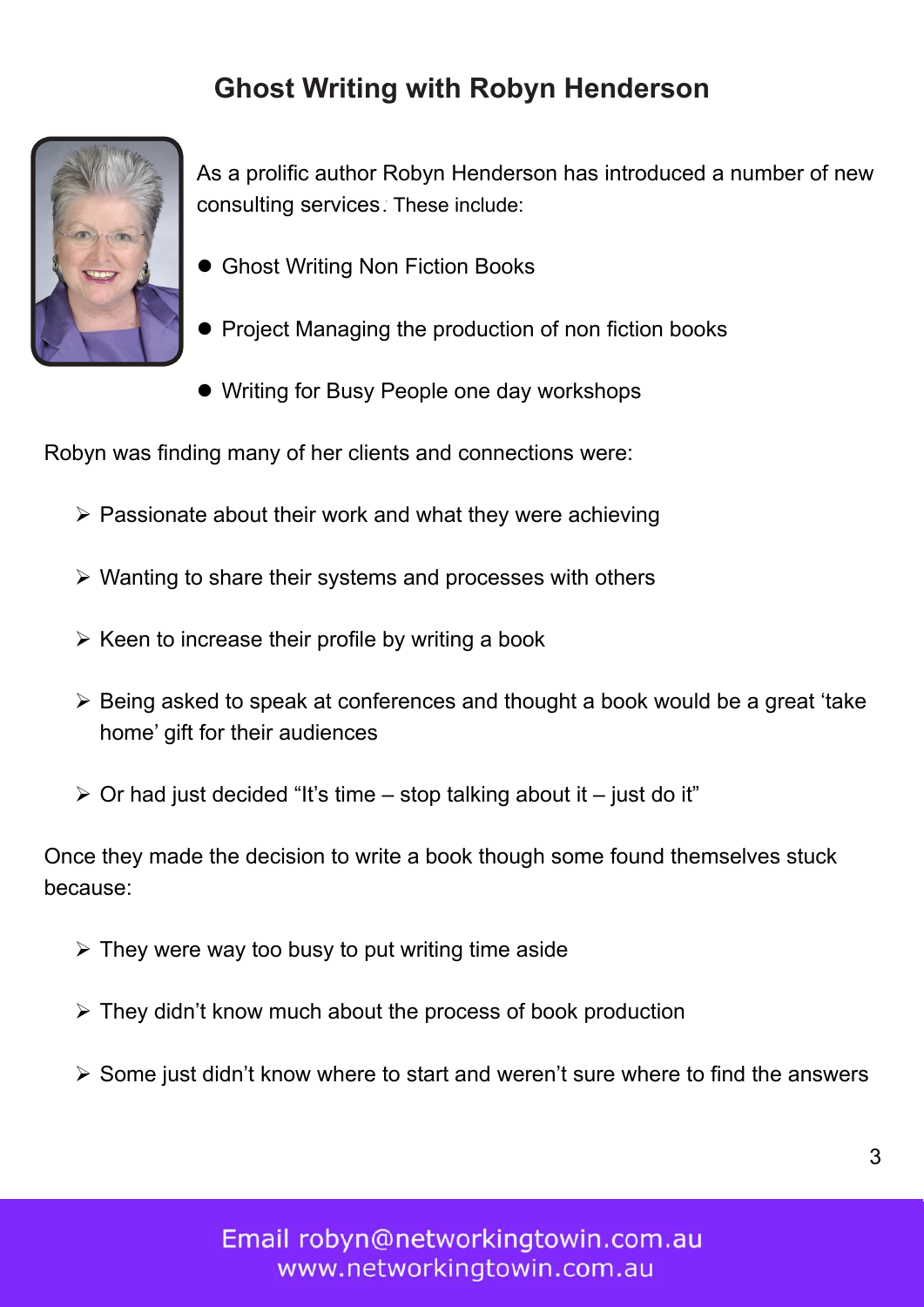# **Books Published:**

Robyn Henderson has been writing and publishing books for more than 20 years.

Her books include:

- Networking for \$uccess
- Are You the VIP in Your Life?
- **•** Lessons in Leadership
- How to Position Yourself as the Obvious Expert
- Understanding Influence for all Leaders at all Levels
- **How to Master Networking**
- Be Seen, Get Known, Move Ahead beginners guide to self promotion
- Networking Magic 366 Hot Networking Tips
- Dare to Dream self esteem & confidence building for busy people
- **•** Believe in Your Dreams
- **Network or Perish**
- How to Master Networking (Revised and Updated 2005)
- Masters of Networking
- What My Favourite Teacher Taught Me, Volumes 1, 2 & 3
- **•** Spirituality in the Workplace: the new paradigm
- Balance real life strategies for work/life balance
- 22 Essentials for Building Your Best Business
- The Creative Edge 24/7 creativity
- Strategic Networking your guide to networking excellence
- How to run a successful home based business and stay sane
- I Made a Promise 50 inspirational Australian Stories
- **•** Speakers Compass
- The Power of Good: true stories of great kindness by total strangers
- The World's Worst Networker

Plus she has helped more than 200 people become self published authors through her courses, one on one coaching and recently introduced speed mentoring.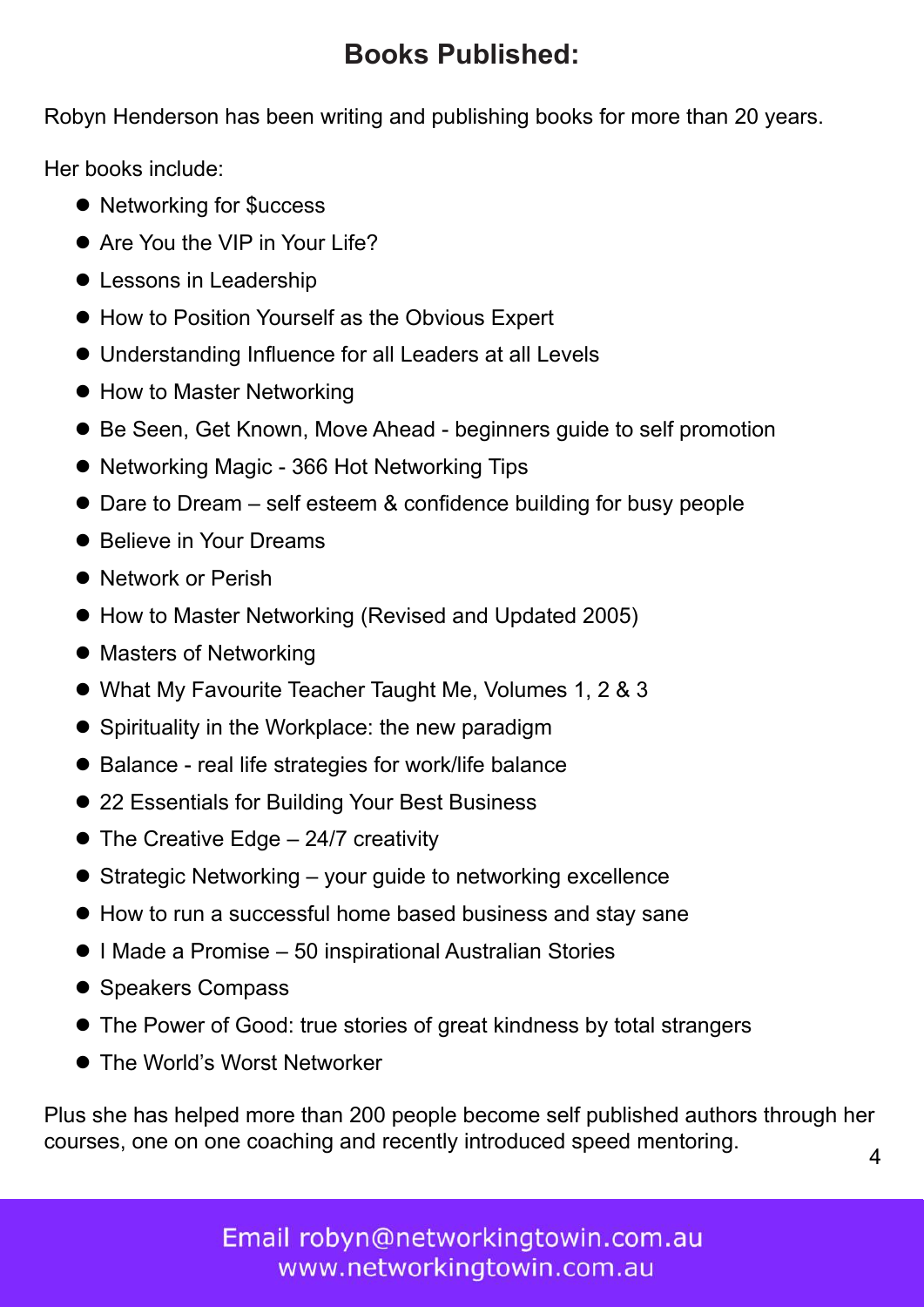# **What is Ghost Writing?**

According to Wikipedia a ghostwriter is a professional writer who is paid to write books, articles, stories, blogs, ebooks or other texts that are officially credited to another person.

Ghostwriters may have varying degrees of involvement in the production of the finished work. While some ghost writers are hired to edit and clean up a rough draft, others are hired to do most of the writing based on an outline provided by the credited author. For some projects ghostwriters will do a substantial amount of research.

Professional speakers and coaches often have large quantities of workbooks, handouts and information and are unsure how to convert all that 'stuff' into one book or a series of books.

# **What is involved with the book publishing process?**

- Writing
- **•** Editing
- **Cover Design**
- **Proof Reading**
- **•** Typesetting
- Printing
- **•** Delivery
- **•** Launch

Traditional publishers may take 12-18 months from signing of contract to delivery of finished product and you will receive 10% of the retail price.

Using Robyn Henderson's ghost writing model, your book can be produced in Australia within 4-6 weeks of the author briefing (unless unexpected situations cause a delay).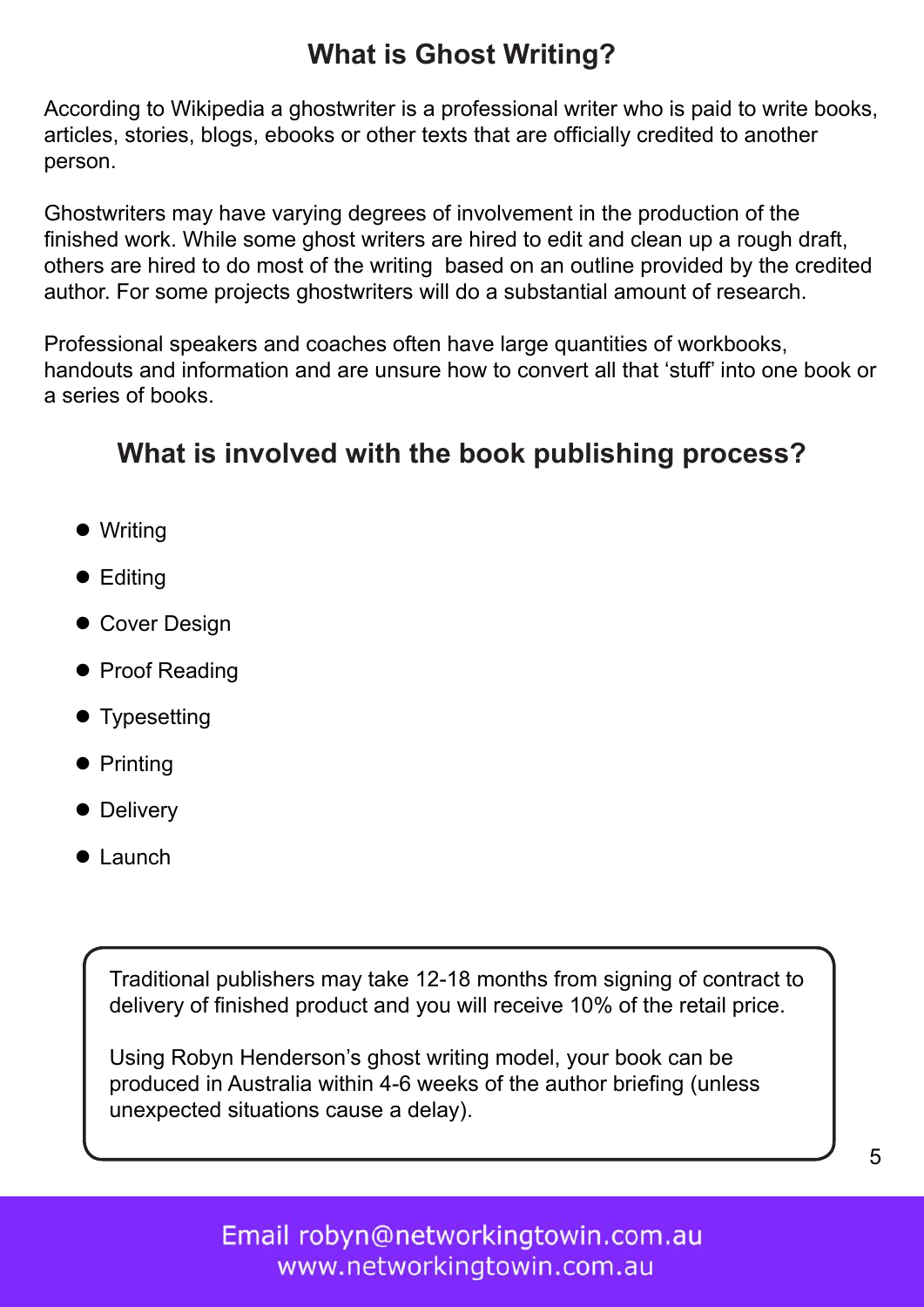# **How Robyn's Ghost Writing Model works…**

Firstly Robyn speaks with the author over the phone to establish exactly what they want. Sometimes potential authors have more than one book in mind and this helps to establish the broad topic for the book/s.

#### **Do you have more than one book or topic that you want to write about?**

Your books are usually written on topics you have identified as having a market need and this overlaps with your passions and your life experiences.



Depending on Robyn's schedule and availability a time frame is worked out for the book production. Robyn prefers to work on and totally complete one book at a time and is planning to work on one book a month for -whether this is a totally ghost written book (writing from scratch 20,000 – 25,000 words) or project management where Robyn shapes the words that have already been written or converts a workbook or program into a book.

Each project is quoted individually. Most authors have lots more suitable material than they imagined and the whole book writing/book production process becomes a relatively easy process.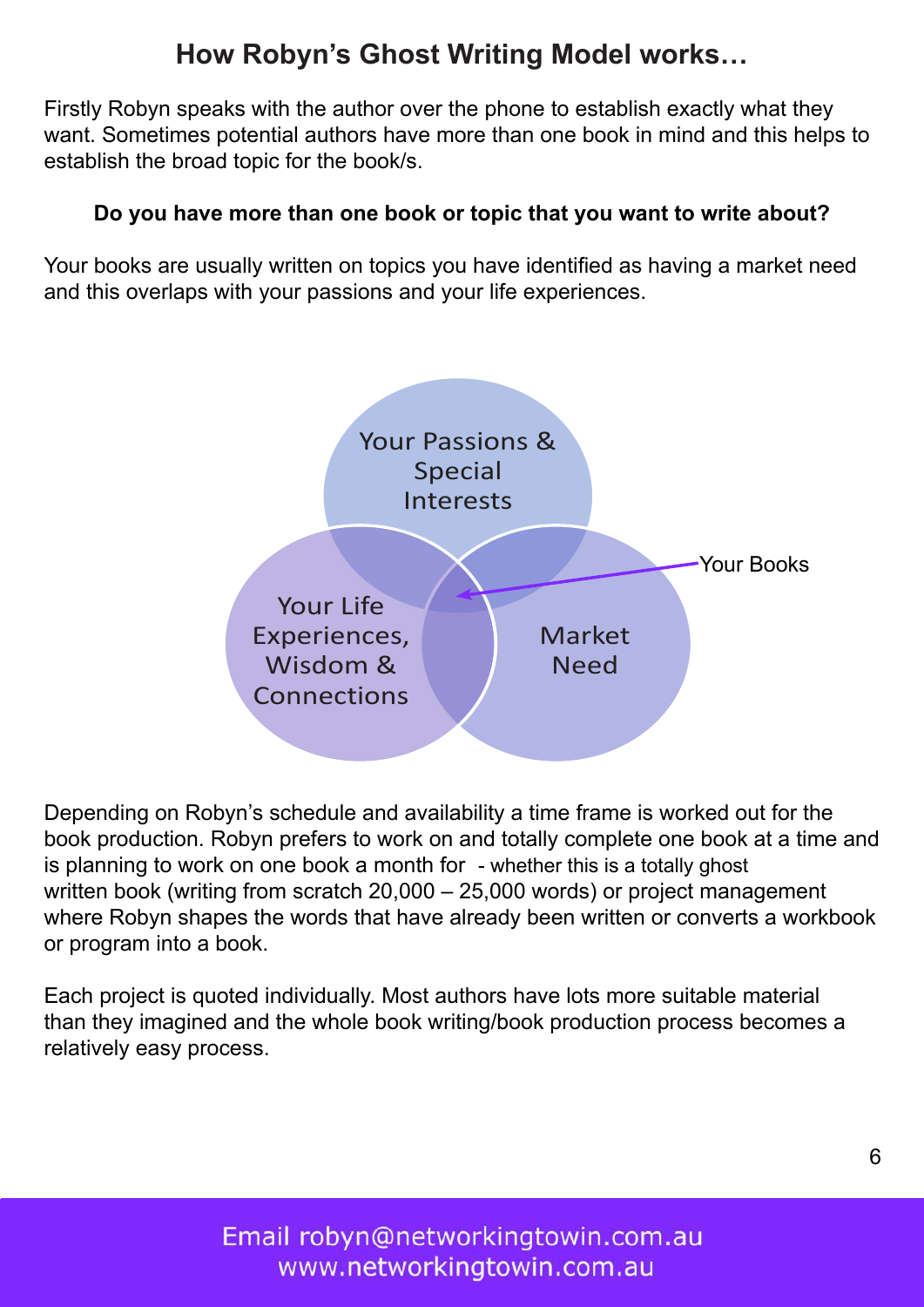#### **Robyn needs to get very clear on the answers to two main questions….**

#### **Why do you want to write a book?**

and

#### **What do you want to achieve with the book?**

The next step is to figure out how she and the author will achieve this together.

It's important before one word is written to consider the reader...



P: 61 7 5323 F: 61 7 5323 F: 61 7 5323 F: 61 7 5323 F: 61 7 5323 F: 61 7 5323 F: 61 7 5323 F: 61 7 6007 906 50<br>P: 61 7 5323 F: 61 7 5323 F: 61 7 5323 F: 61 7 5323 F: 61 7 5323 F: 61 7 5323 F: 61 7 5323 F: 61 7 6007 907 90 Email robyn@networkingtowin.com.au www.networkingtowin.com.au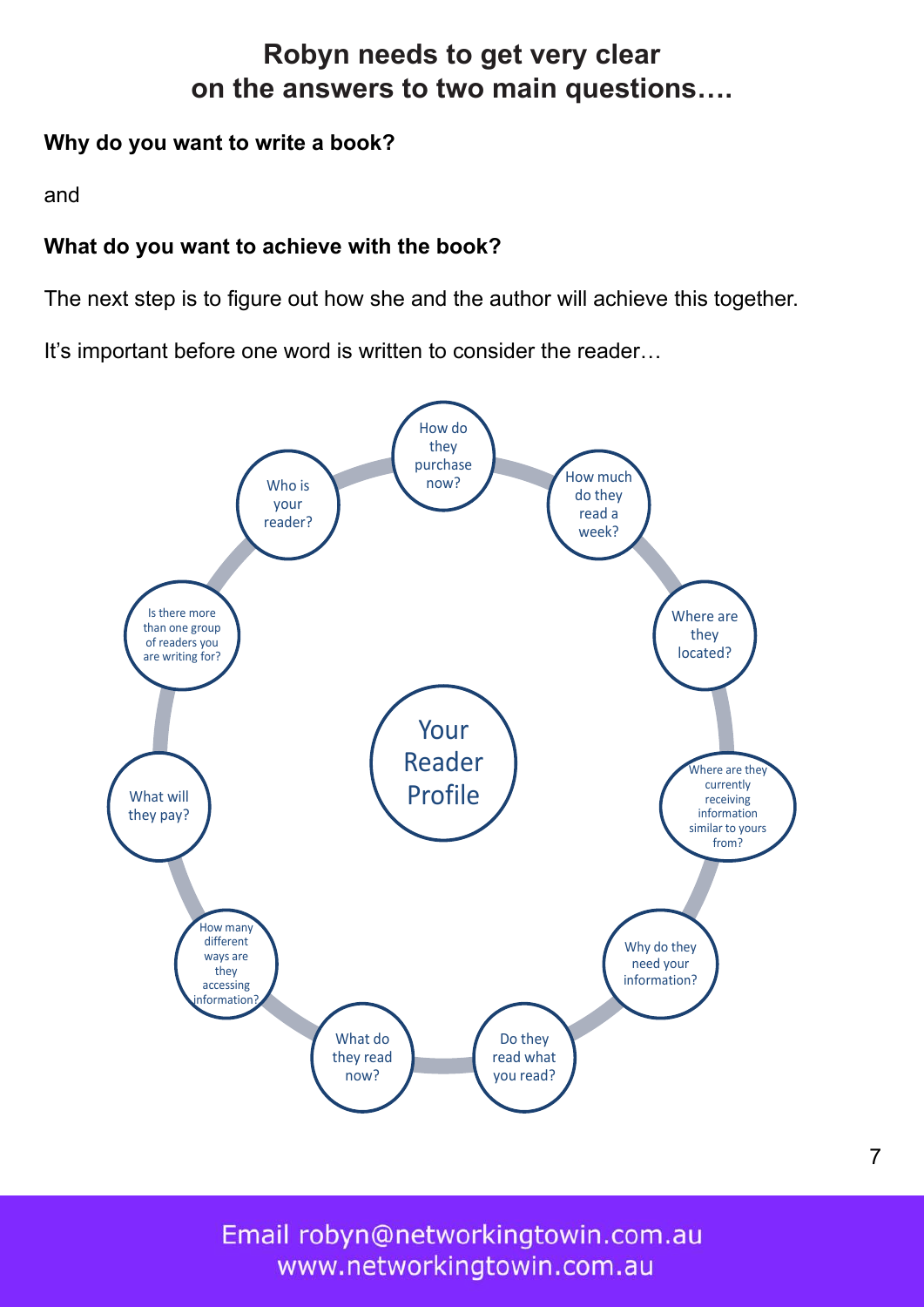Then a one page outline of the book is created…

# **YOUR BOOK**

Email robyn@networkingtowin.com.au www.networkingtowin.com.au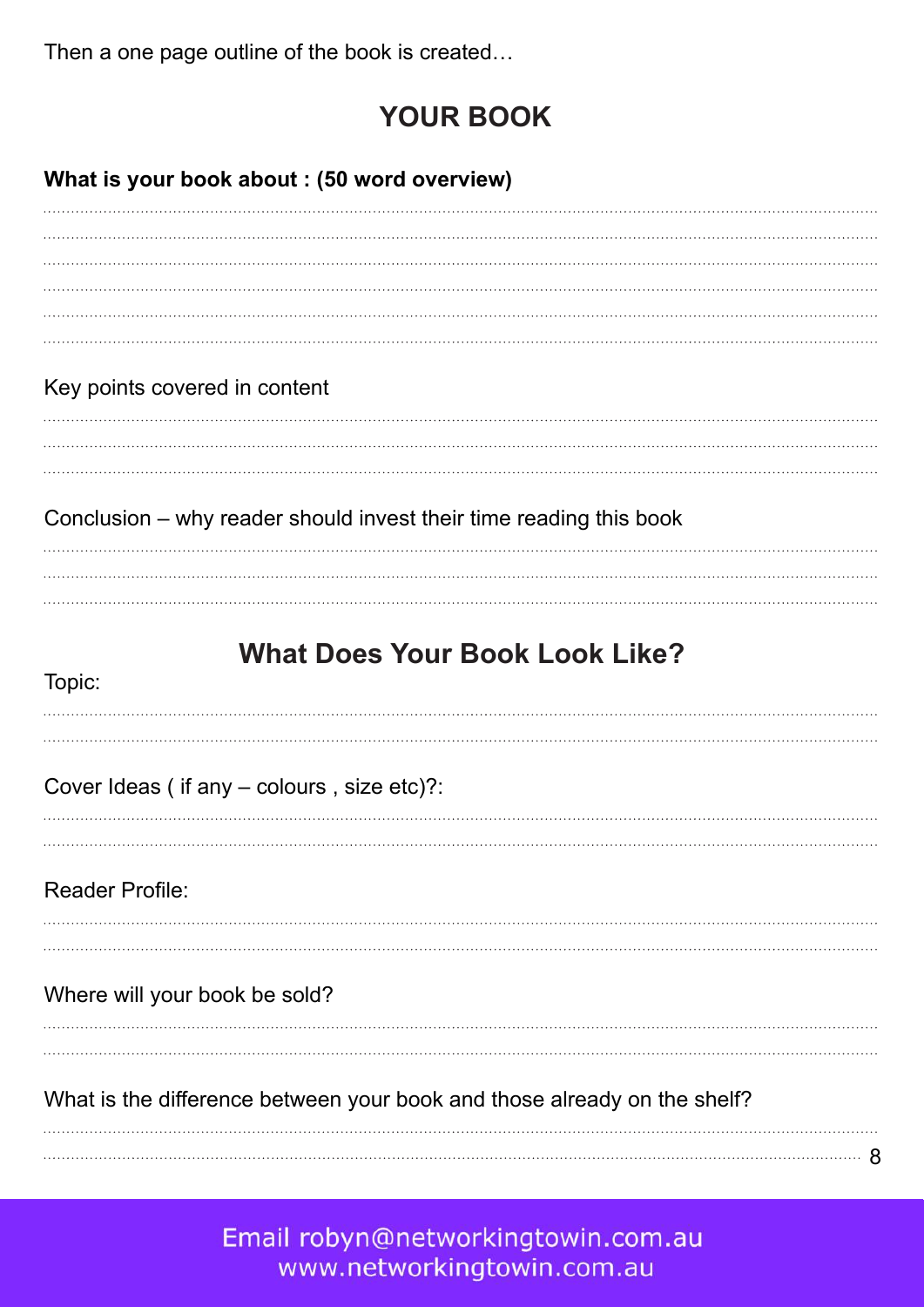



Email robyn@networkingtowin.com.au www.networkingtowin.com.au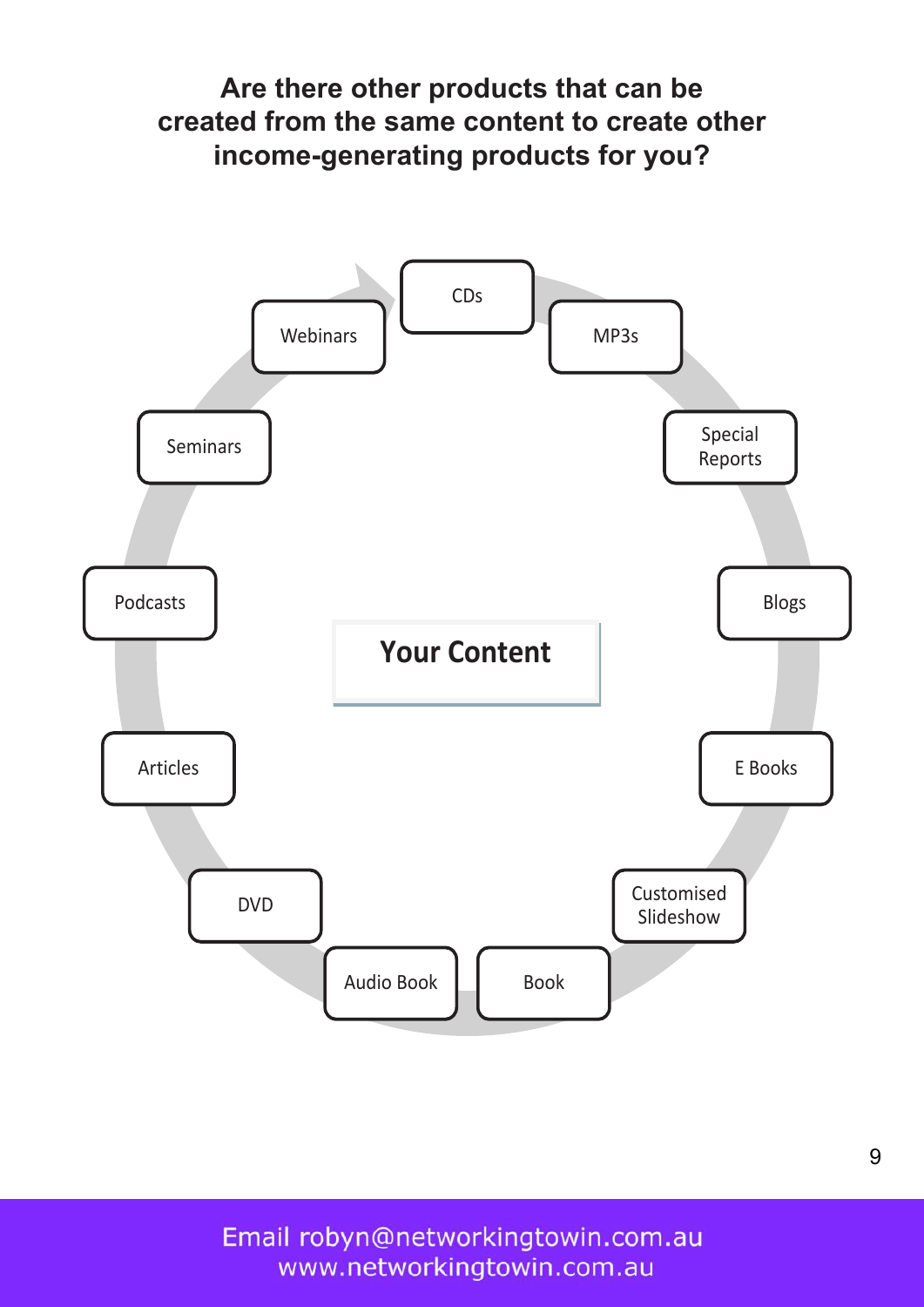#### **Your Investment**

Each author's project is treated individually.

A ball park figure for 1000 books printed in Australia (approx 150 pages) may cost:

- ISBN Code: \$120 ● Editing approx: \$1000 Typesetting approx: \$1000
- Cover Design approx: \$1000
- Printing approx **\$4000-\$5000**

#### **Project Management/Ghost Writing fees for an average book, depending on the volume of writing required ranges from \$2 500-\$10 000.**

Once the project is discussed with the author a more accurate quote can be given.

Payment terms negotiated with author in initial briefing. Generally 50% deposit for ghost writing fees confirms the project and then further instalments throughout the project, with a final 10% on delivery of your books. Editing, typesetting, cover design and printing costs are paid directly to the service provider.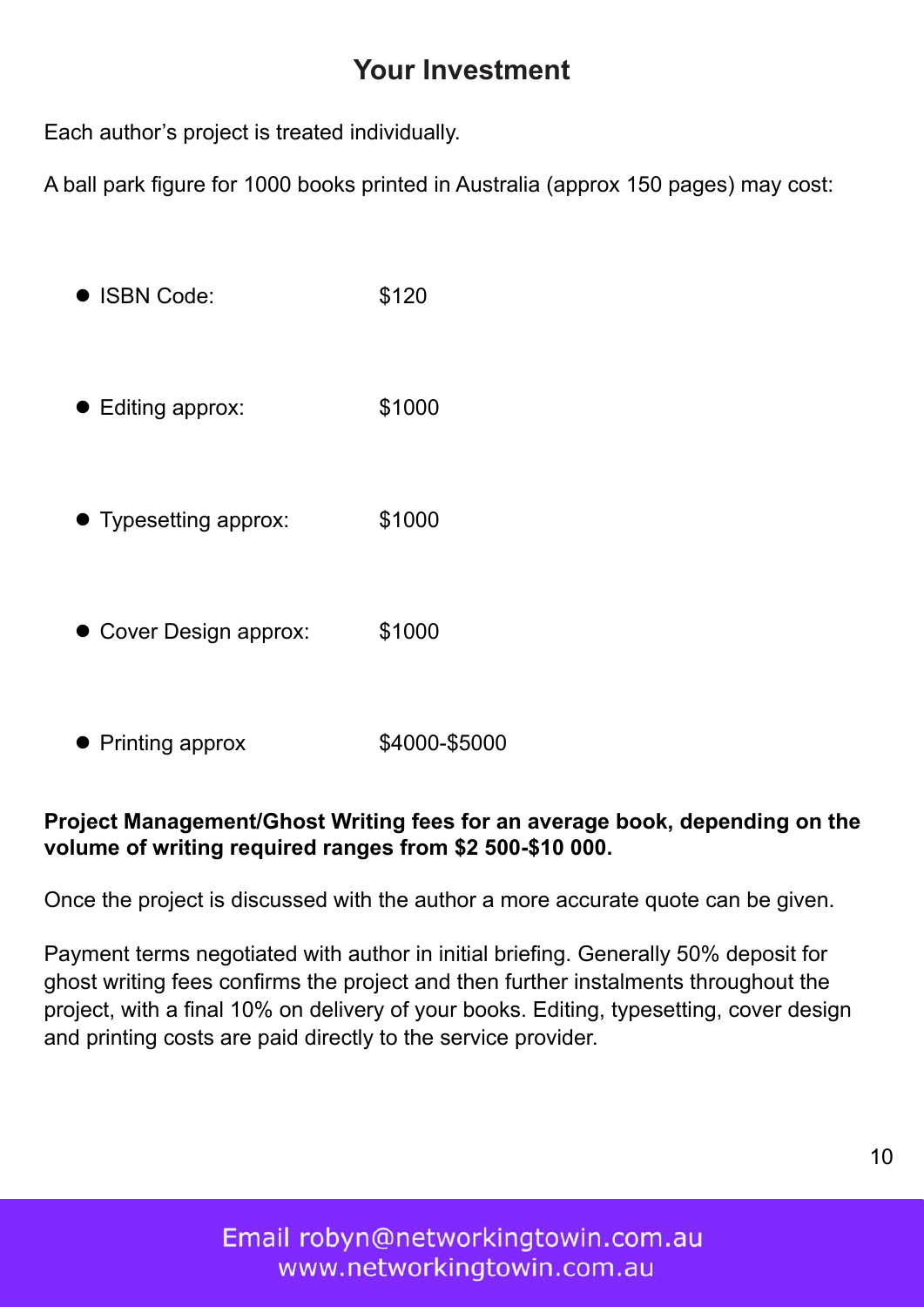#### **How does the process work?**

Robyn guarantees a completed book in 4-6 weeks from initial meeting because she uses a number of regular editors, typesetters, graphic designers and printers. They are dependable and professional and will invoice you directly for their services. All work is completed in Australia.

Should you wish to print offshore, Robyn will prepare the book for printing – but cannot guarantee the quality of the product printed offshore. She only uses printers in Australia.

#### **Initial Meeting**

Robyn will arrange a 3-4 hour initial meeting with the author. She invites you to bring workbooks, programs/courses – any material that you have on your book topic. Parts of your conversation (content etc) with Robyn will be recorded. A draft chapter outline will then be created as well as a project time line. Robyn will ask the author to explain the chapters to her as if they were having a conversation with the reader. Depending on the complexity, recordings may be transcribed. These transcriptions will be used as reference for Robyn's writing.

Confirm Chapter Sequence. At times it may be necessary to adjust the chapter sequence.

Robyn will then start writing chapter by chapter and once she has written 5000 words, they will be proof read and then sent to the author for review.

At all times Robyn asks that the author be totally honest and transparent. If there is ANYTHING the author is not happy with, she encourages them to speak up immediately.

During the initial briefing format, layout, size of book, colours etc will be discussed. The author will always have the final say on what does or does not happen to the book.

It is imperative that the author is 100% proud of the finished product – every word every page. As each 5000 word batch is completed the author is kept in the loop. At this time it is important for the author to give feedback as to whether the writing is heading in the right direction or needs a light adjustment.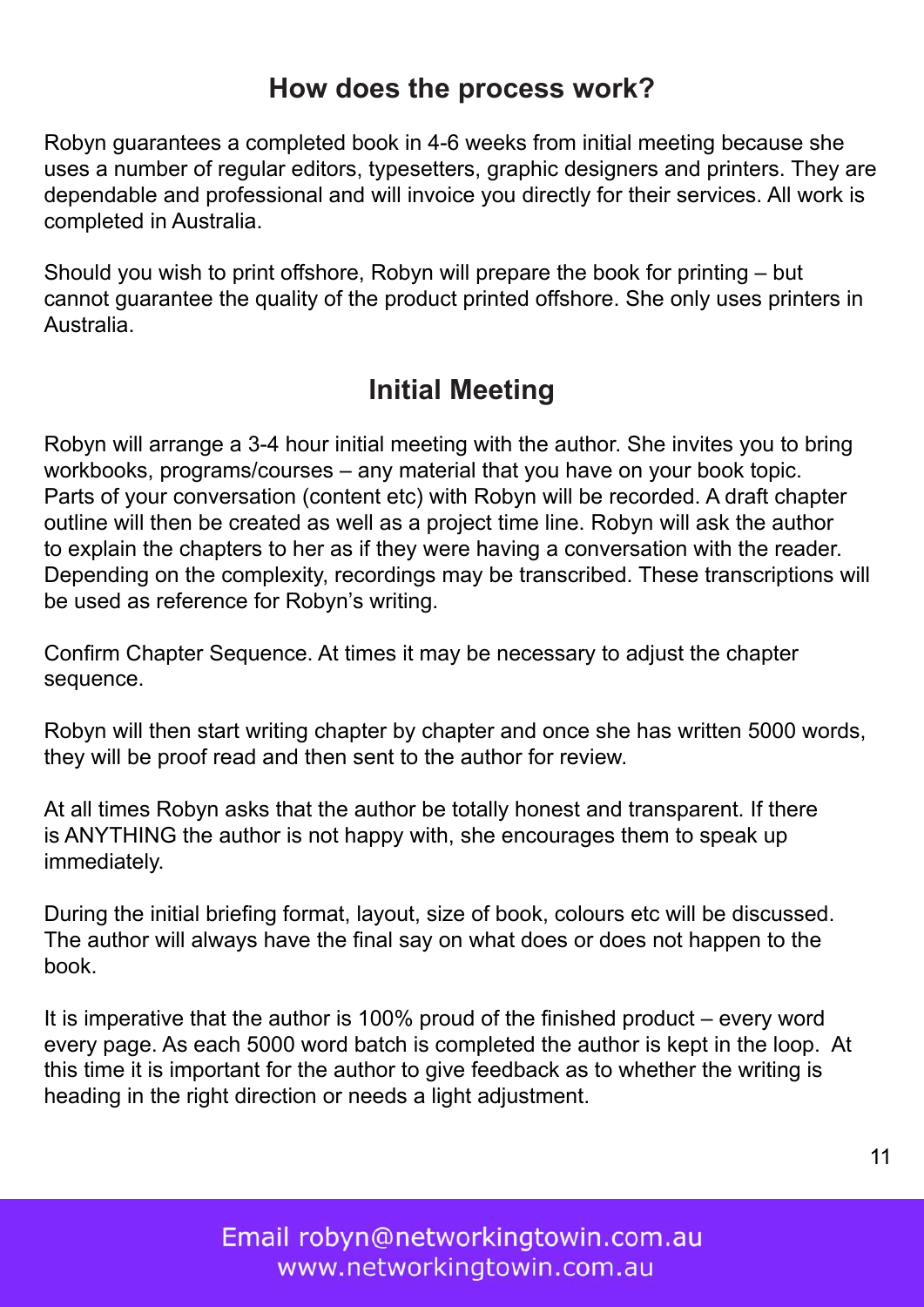Once the complete book is proof read and then sent to the author for approval, it will be sent to the editor for review. Robyn instructs the editor to always correct grammar, punctuation, phrasing etc…and make this the best book possible.

Once the book returns from the editor, it is sent to the author for final checking. The content is then sent to the typesetter who returns the first 20 pages initially for review by the author and Robyn. Once any adjustments are made from the authors comments the typesetter will complete the book layout. This will then be proof read by another set of fresh eyes before it goes to the printer.

#### **ISBN**

At the start of the project an ISBN code is applied for, this is the barcode and numeric code that will appear on the back of the book. If the proposed title is already taken, the ISBN will not be issued and another title will be discussed with the author and another application processed.

#### **Cover Design**

Once the title is confirmed the cover design can be created. The wording on the back cover is most important and this will be discussed in detail with the author.

# **Printing**

Printing quotes are also obtained from a number of recommended Australian printers. When text and cover design are completed these will be sent to the printer who normally turns 1000 books or less around on one week. Books are then delivered to the author and the celebrations begin.

The author can be as involved in the entire process as they wish. Daily emails are kept to a minimum but it is important to ensure the author is aware of the progress of the book to ensure deadlines are met.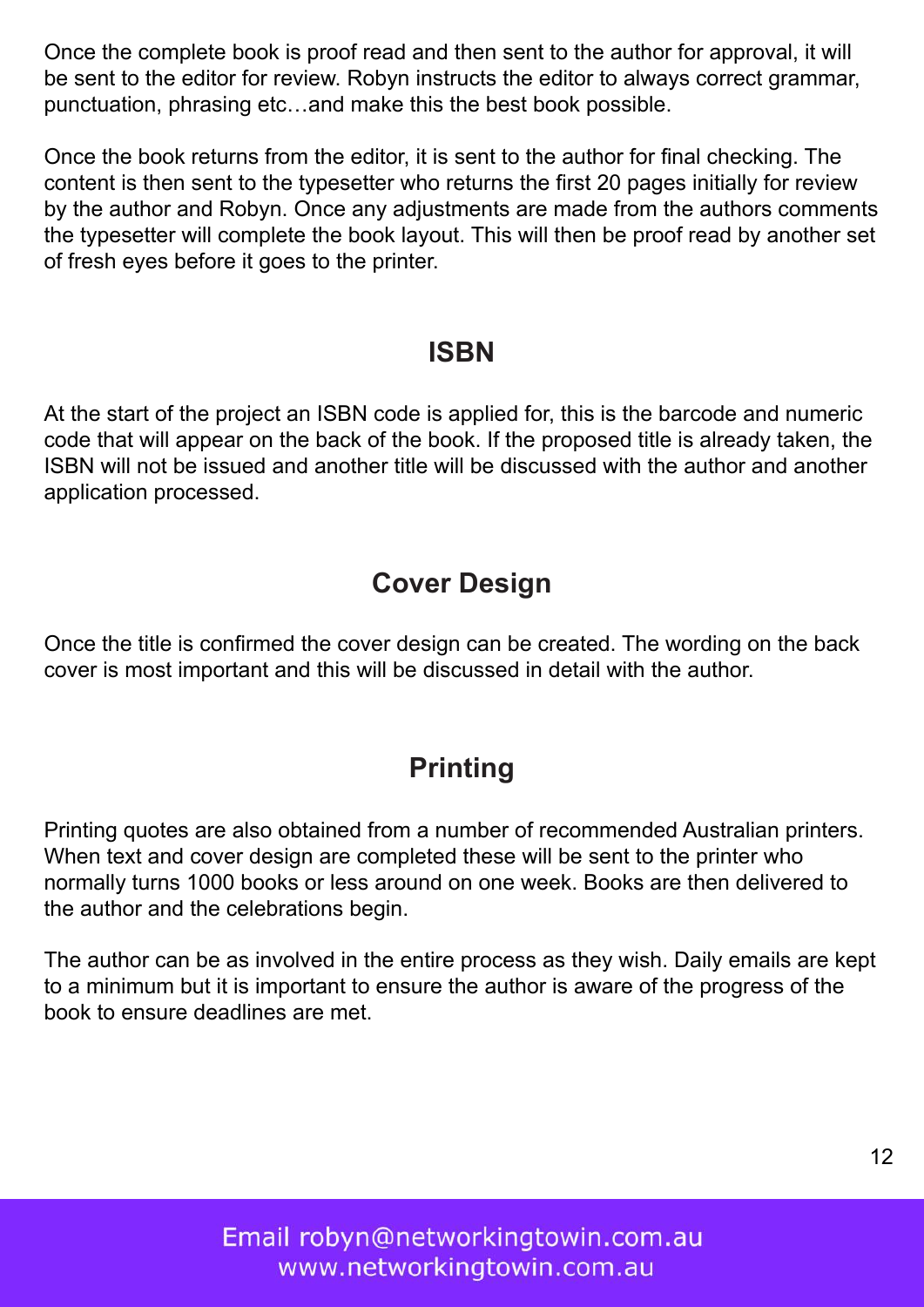#### **Why Robyn loves Ghost Writing and Bringing People's Ideas to Life…**

- Robyn wrote and self published her first book Networking for \$uccess in 1992 and credits much of her networking profile to books, articles, ebooks etc she has written in the last 20 years. She secured the Australian rights to publish the international best seller Masters of Networking in the late '90s and went on to develop her own compilation author book model before assisting more than 200 writers to become published authors through her program – 3 ways to write and self publish a non-fiction book.  $\bullet$
- Her mantra is let's pretend there are no bookshops how will you sell your books? And what else can we do with all those words? – and off she goes with an entire product range based around that book content.  $\bullet$
- In 2010 Robyn also introduced speed mentoring sessions where she spends 1- 2 hours in a one on one or mini brainstorming session answering your specific questions about writing, publishing, speaking, product development, profile building – whatever she knows that will assist you to successfully make your next career move.  $\bullet$

In 2003 Robyn relocated to the far north coast of NSW just south of the QLD border. Robyn loves her lifestyle and the ghost writing projects enable Robyn to share her 20 plus years of publishing experience with budding, busy authors.

For years Robyn has taken the mystery out of publishing and book writing by sharing her models and connections with her network. She looks forward to discussing your ghost writing project and creating a workable timeframe to bring your book and other related products to life.

Robyn stresses that all projects are treated in a strictly confidential manner. She does not reveal her ghost writing projects and authors names to the general public ever.